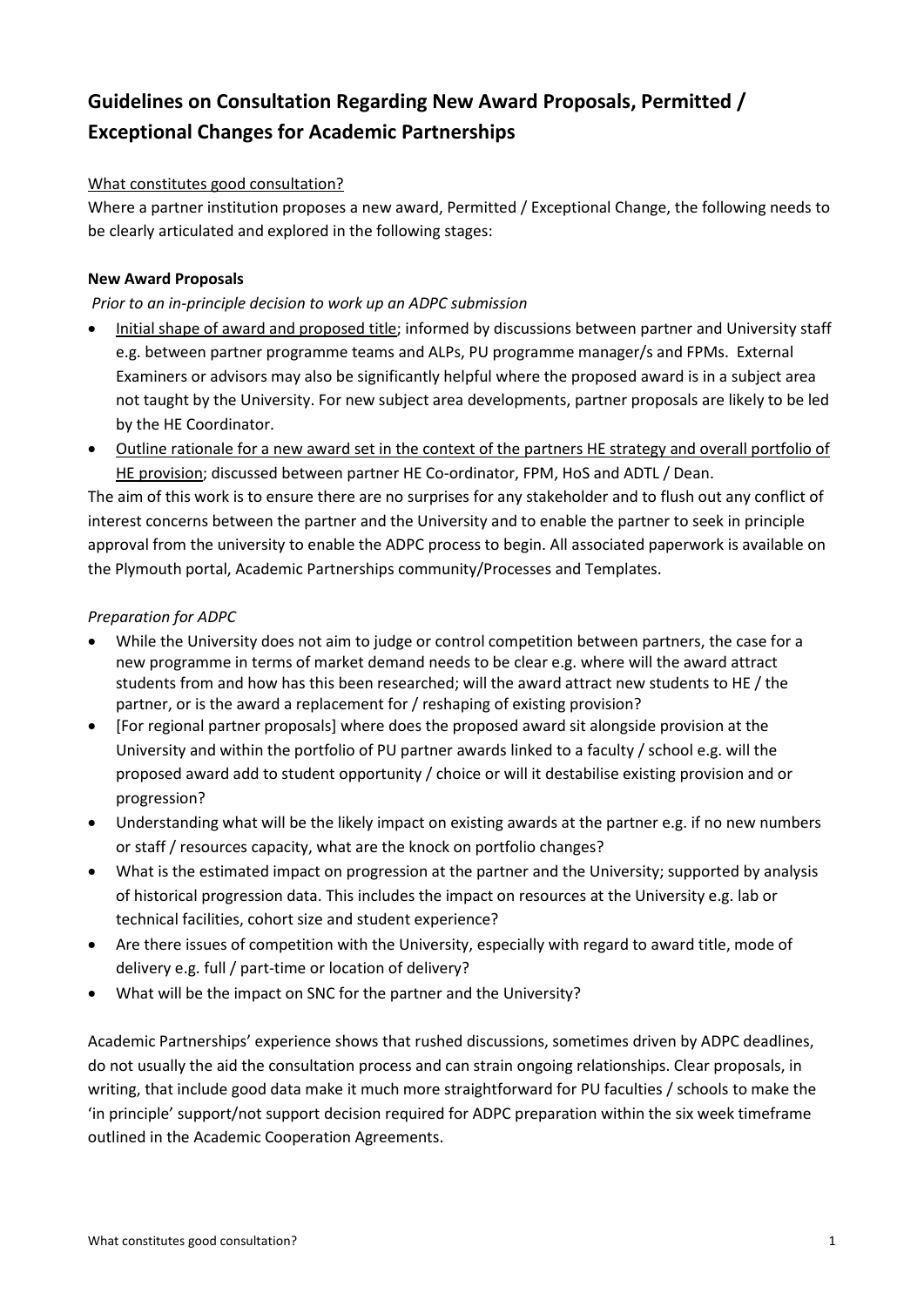# *Approval note*

While discussions of the following may take place during initial consultations, scrutiny of the following takes place at approval: the content, focus and level of the curriculum, target student outcomes [employment, professional and progression], student experience and the experience of the HE teaching and programme management team. However a record of the prior dialog and consultation can greatly assist with the approval process.

Key areas of evidence for consideration when developing a compelling Level 6 proposal: <sup>1</sup>

- A significant history of HE delivery at level 4 & 5 and or level 6 where Level 6 expansion is planned.
- The history of HE delivery is either with Plymouth University or other HEIs with experience of partnership delivery.
- There is a clear and sustainable demand, both from students and the relevant industry sectors.
- There is a clear fit between proposed Level 6 developments and the partner's broad strategic direction, which has been discussed with the University.
- The current higher education within the curriculum area is of high quality, measured via key performance indicators and student and external feedback and review – backed by use of underpinning entry, achievement and progression data.
- There is a clear fit between the curriculum area proposed and the broad HE strategy of the partner.
- There are sufficient staff at the partner institution [or within the programme team where PU staff are also involved] who are qualified above the level of the proposed delivery, together with a staffing strategy which includes succession planning.
- Demonstration of an understanding of the demands of Honours level delivery, and a preparedness to make the additional staffing commitment required.
- That those involved in level 6 delivery are supported through the partner's performance development / management processes to undertake research and scholarly activity relevant to the subject area and level of delivery and to enable teaching to be research informed. This could include working with staff from the University cognate faculty where possible and practicable.

### **Permitted / Exceptional Changes**

While many of these proposed changes may be small in scale and straightforward in principle, in line with the advice above, AP experience suggests the following to assist with smooth sign off and avoid extended post submission dialogue

- A documented rationale with a clear evidence base
- Changes linked to and considered through award development processes e.g. APM and any relevant internal partner processes
- Evidence of need confirmed by relevant stakeholders e.g. External Examiner, employer forum, ALP
- Early liaison with wider stakeholders to ensure no issues of concern; including competition, progression and congruence with Subject Benchmarks e.g. Programme Manager for award receiving progression students

Mark Stone Head of UK Partnerships, Academic Partnerships Feb 2014

<sup>&</sup>lt;u>.</u> <sup>1</sup> Adapted from Cornwall College HE Strategy.